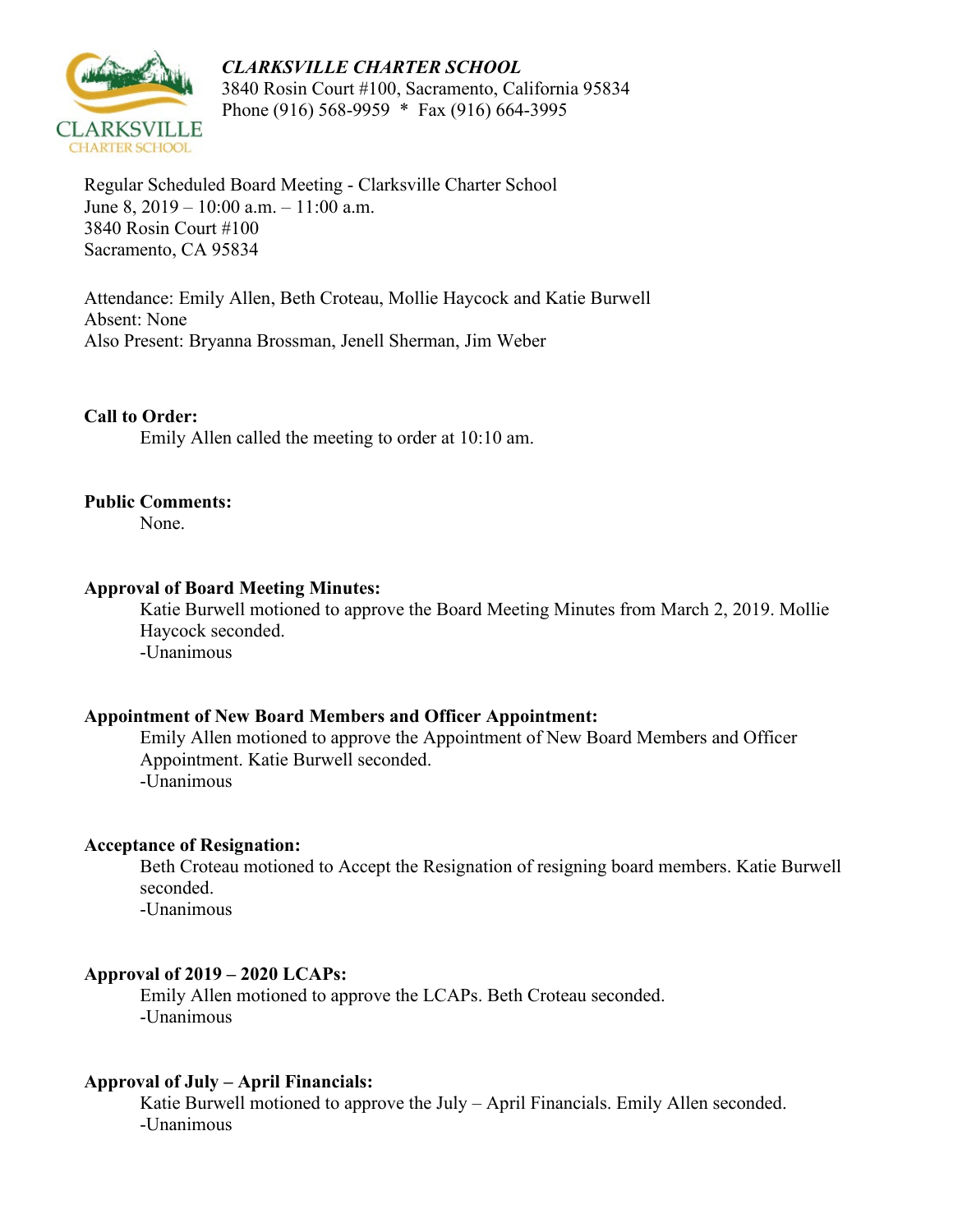

## *CLARKSVILLE CHARTER SCHOOL* 3840 Rosin Court #100, Sacramento, California 95834 Phone (916) 568-9959 \* Fax (916) 664-3995

## **Approval of 2019 - 2020 Budgets:**

Beth Croteau motioned to approve the 2019 - 2020 Budgets. Katie Burwell seconded. -Unanimous

## **Approval of Extra Duty Pay for the Deputy Director:**

Emily Allen motioned to approve the Extra Duty Pay for the Deputy Director. Katie Burwell seconded.

-Unanimous

**Approval of Board Resolution to Approve the Principals Salary and Supplemental Benefits:**

Beth Croteau motioned to approve the Board Resolution to Approve the Principals Salary and Supplemental Benefits. Emily Allen seconded. -Unanimous

# **Approval of District Office Service Agreements:**

Emily Allen motioned to approve the District Office Service Agreements. Beth Croteau seconded. -Unanimous

## **Approval of Board Resolution to Approve Employee Higher Education Scholarships:**

Emily Allen motioned to approve the Employee Higher Education Scholarships. Katie Burwell seconded.

-Unanimous

## **Closed Session - § 54957:**

It was reported out the following action that was taken in closed session: Beth Croteau motioned to approve the Approval of Procopio Contract and Conflict of Interest Waiver. Katie Burwell seconded.

-Unanimous

## **Adjournment:**

Beth Croteau motioned to adjourn the meeting at 11:08 am. Emily Allen seconded. -Unanimous

Prepared By:

Bryanna Brossman